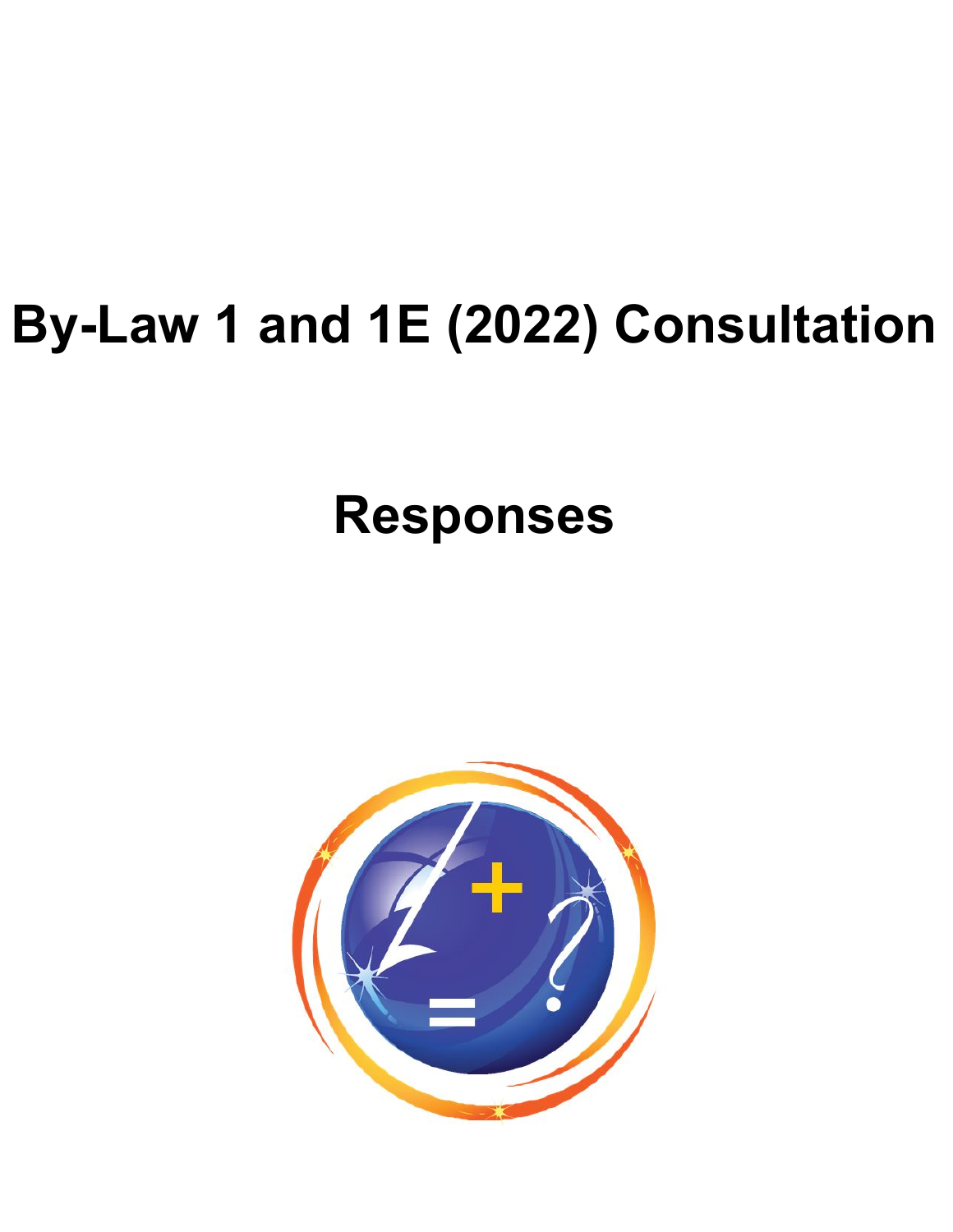## **ELEMENTARY SCHOOLS**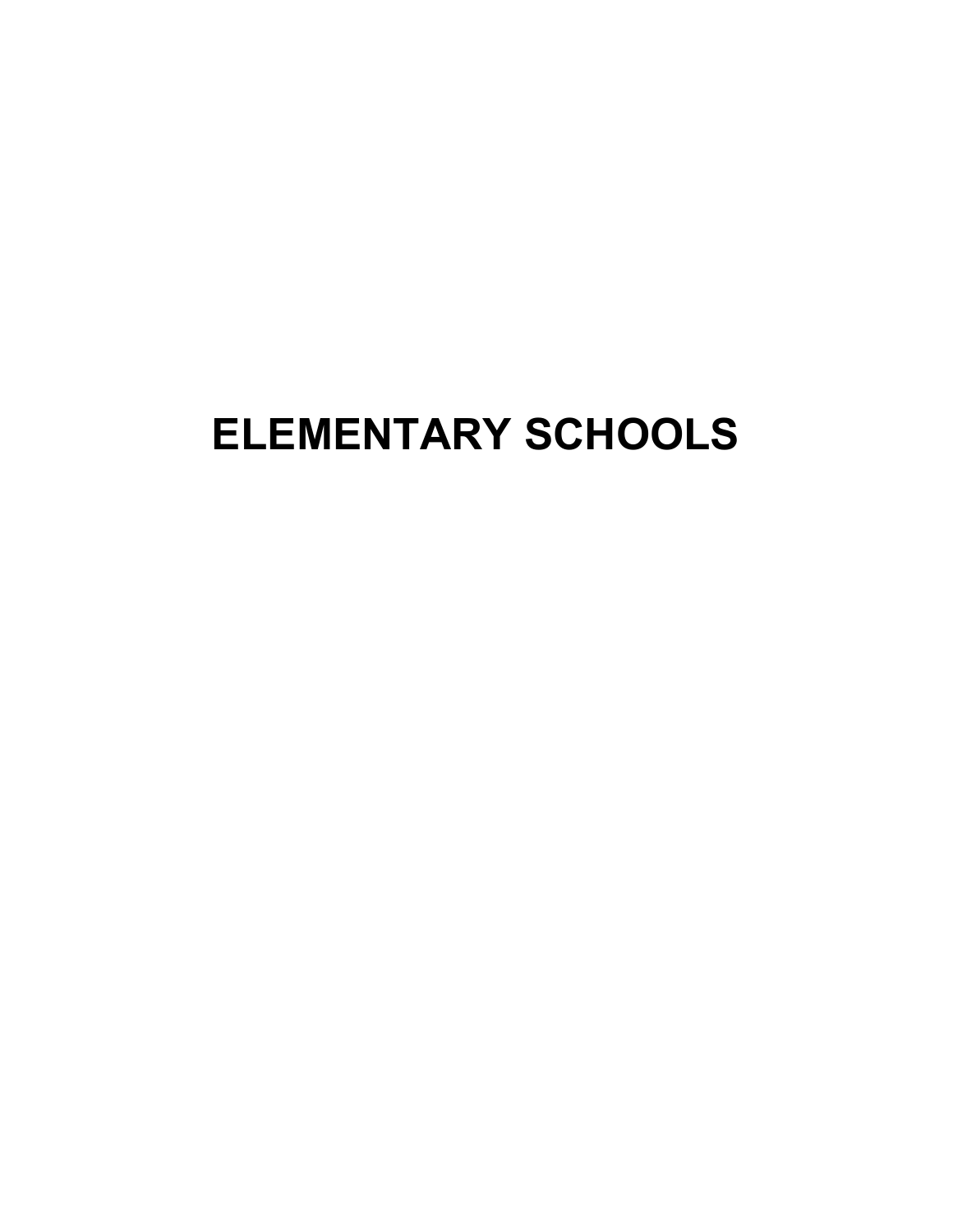

#### **By-Law 1 / By-Law 1E Consultation**

To whom it may concern.

Both By-Laws were reviewed at our March 24, 2022, Governing Board meeting.

The word "exception" next to certain dates brings confusion because of the "\*exception due to covid paragraph "after Article # 1. It brings one to believe that only the dates with the word exception next to it are to be held virtually. Removing the word Exception at the Covid-19 paragraph will bring more clarity to your by-laws.

Please accept this suggestion on behalf of the St. Patrick Elementary Governing Board.

Best Regards,

Anthony Cirelli

St. Patrick Elementary Governing Board Chair 2021/2022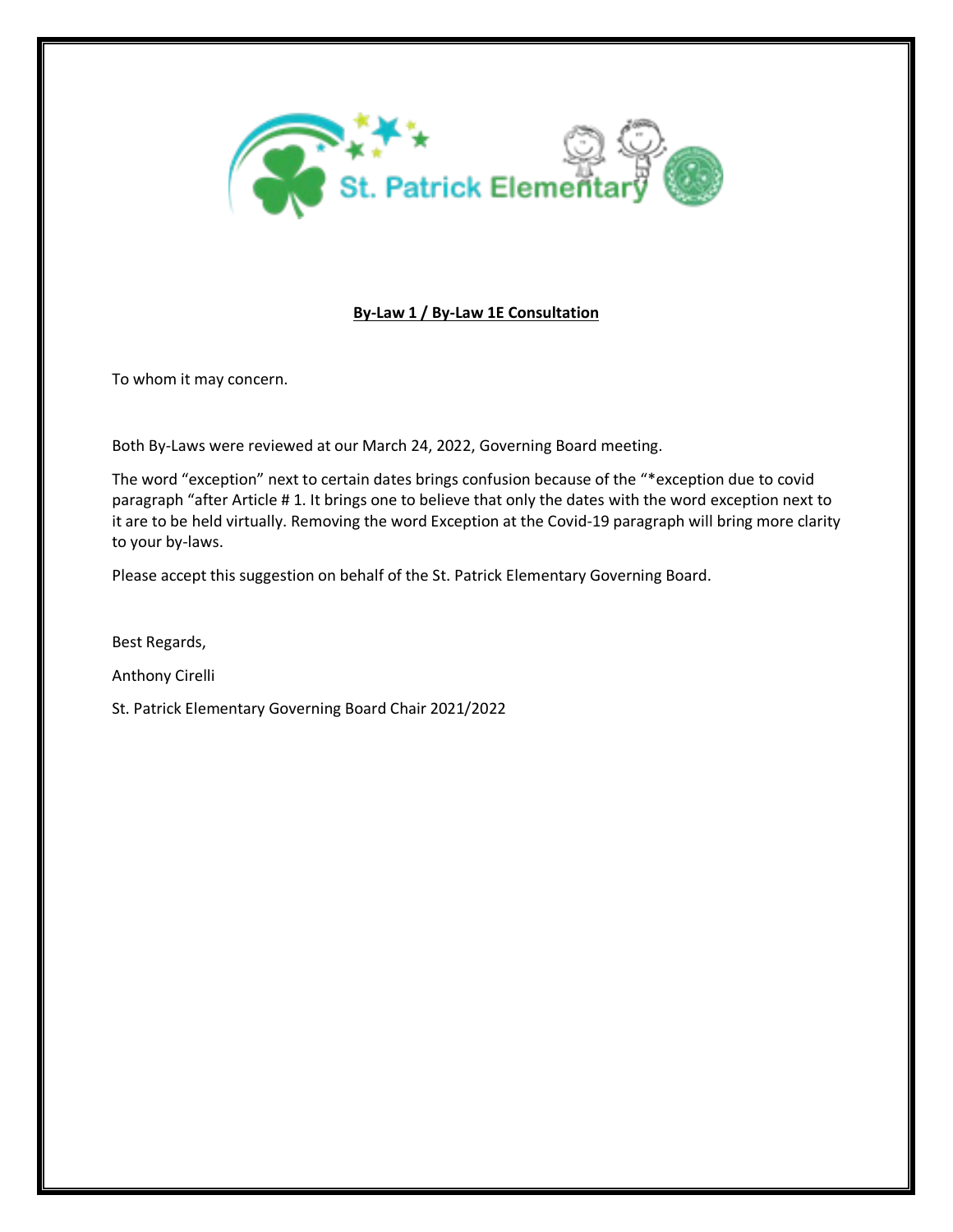| From:    | ST JOHN FISHER JUNIOR Governing Board              |
|----------|----------------------------------------------------|
| To:      | Andréanne Bertrand, Consultations, Geneviève Dugré |
| Cc:      | <b>Matthew Rino</b>                                |
| Subject: | <b>Consultation Response</b>                       |
| Date:    | 7 avril 2022 11:05:25                              |

#### Good morning!

At our Wednesday April 6th Governing Board meeting we discussed the consultations that are currently on the table and here are our responses summarized:

#### **Governing Board Composition Consultation 2022-2023:**

The St John John Fisher Junior Governing Board has reviewed the proposed Governing Board Composition for 2022-2023 and we are in accordance with the numbers listed.

#### **Day, Time, Place for Council of Commissioners & Exec Committee Meeting Consultations 2022-2023:**

The St. John Fisher Junior Governing Board has reviewed the proposed dates and we have no response to add for this consultation.

As always we thank you for giving us the opportunity to consult.

Have a wonderful day and weekend.

Nadia

--

-- **Nadia Lawand** St John Fisher Jr, Governing Board Chair [st\\_john\\_fisher\\_jr\\_gb@lbpearson.ca](mailto:st_john_fisher_jr_gb@lbpearson.ca)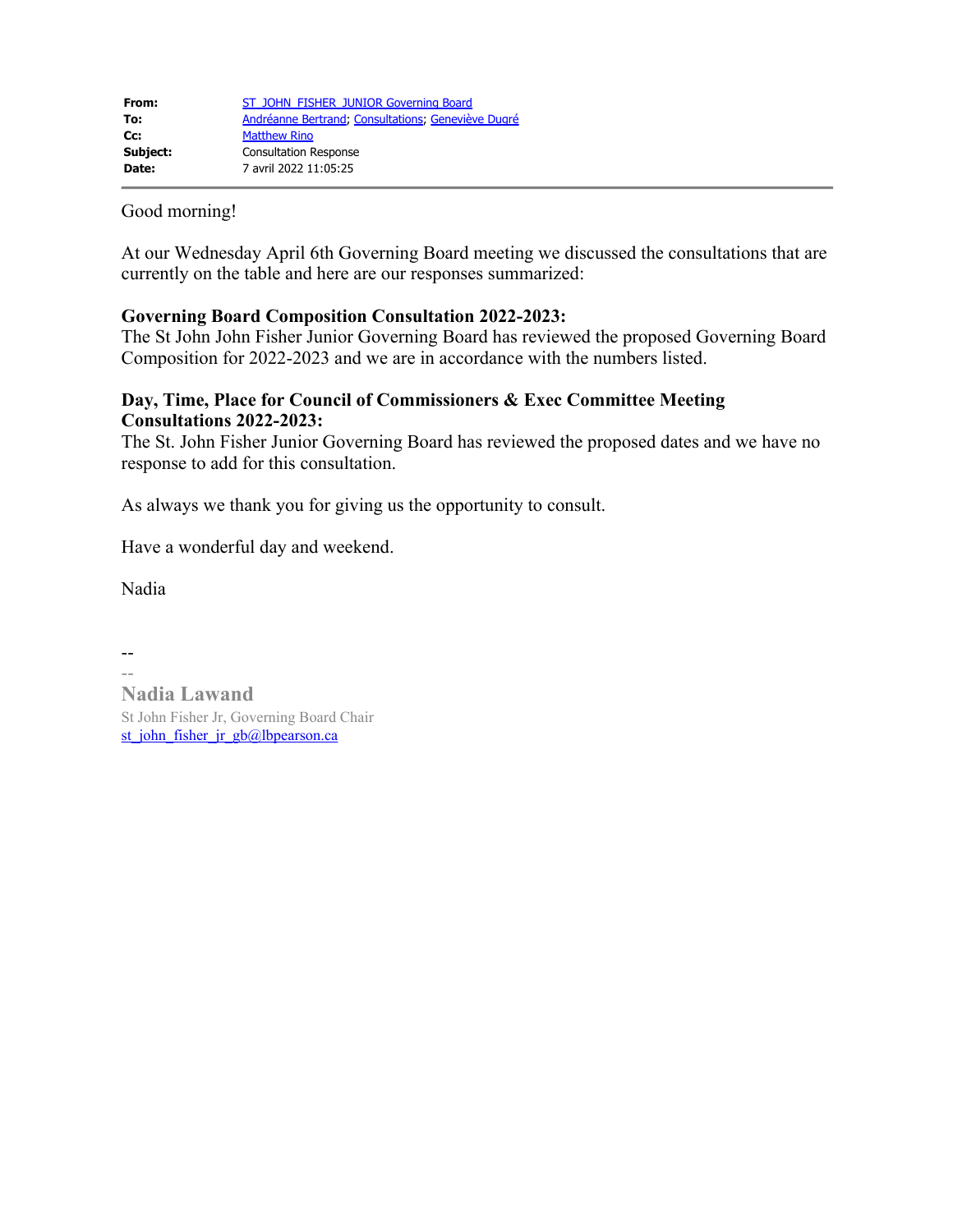### **SECONDARY SCHOOLS**